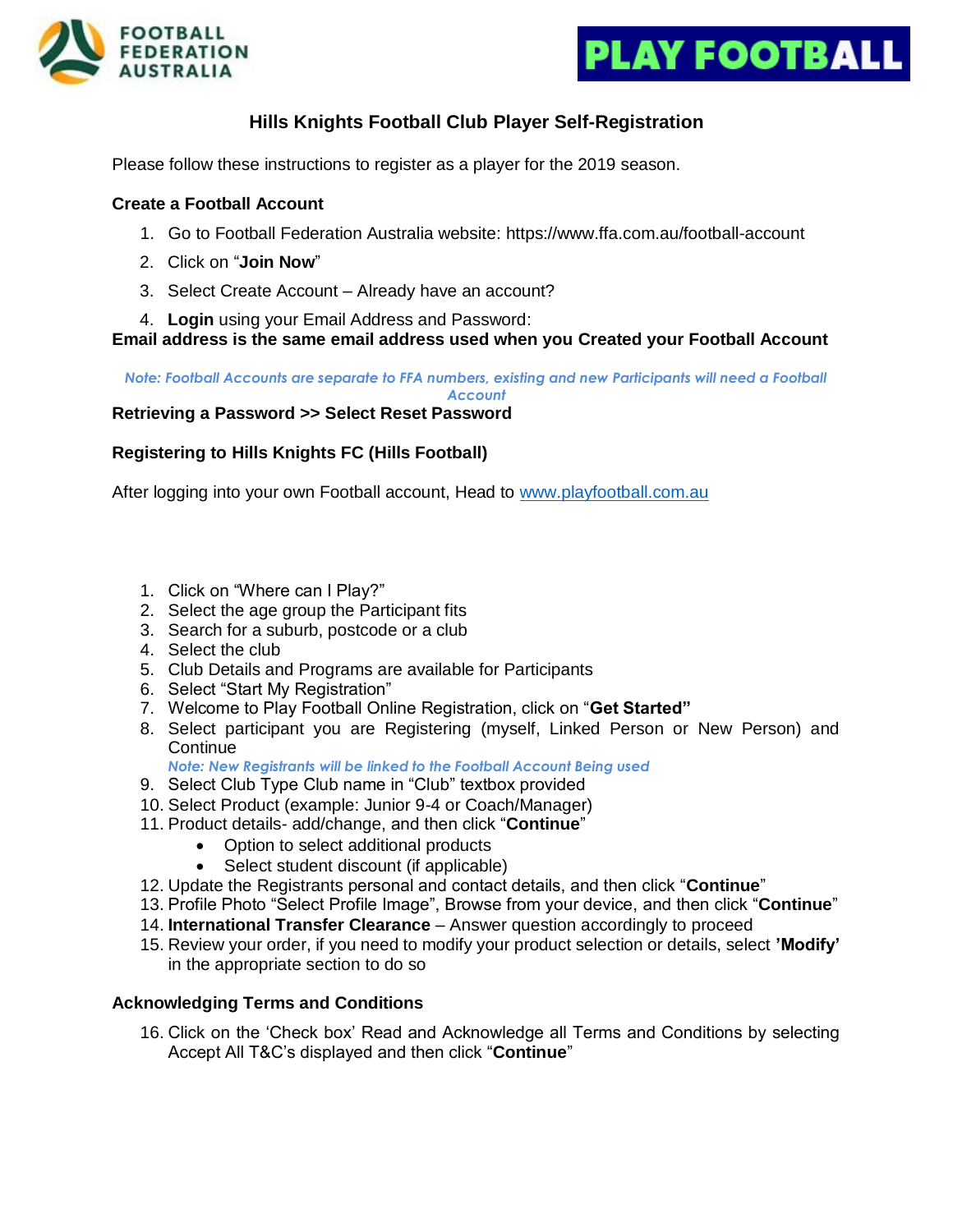



### **Payment Options Screen**

- 17. Input "**Vouchers/Coupons codes**", and click "**APPLY**" All states excluding NSW will need to speak with their clubs directly regarding redemption of "sports vouchers"
- 18. Choose either "**Pay Online**", or "**Pay Offline**" if offered, to complete the payment for your registration. You will receive an invoice to the email address listed on the registrants **Registration**
- 19. Confirmation message, select "finished" or "Perform another Registration"

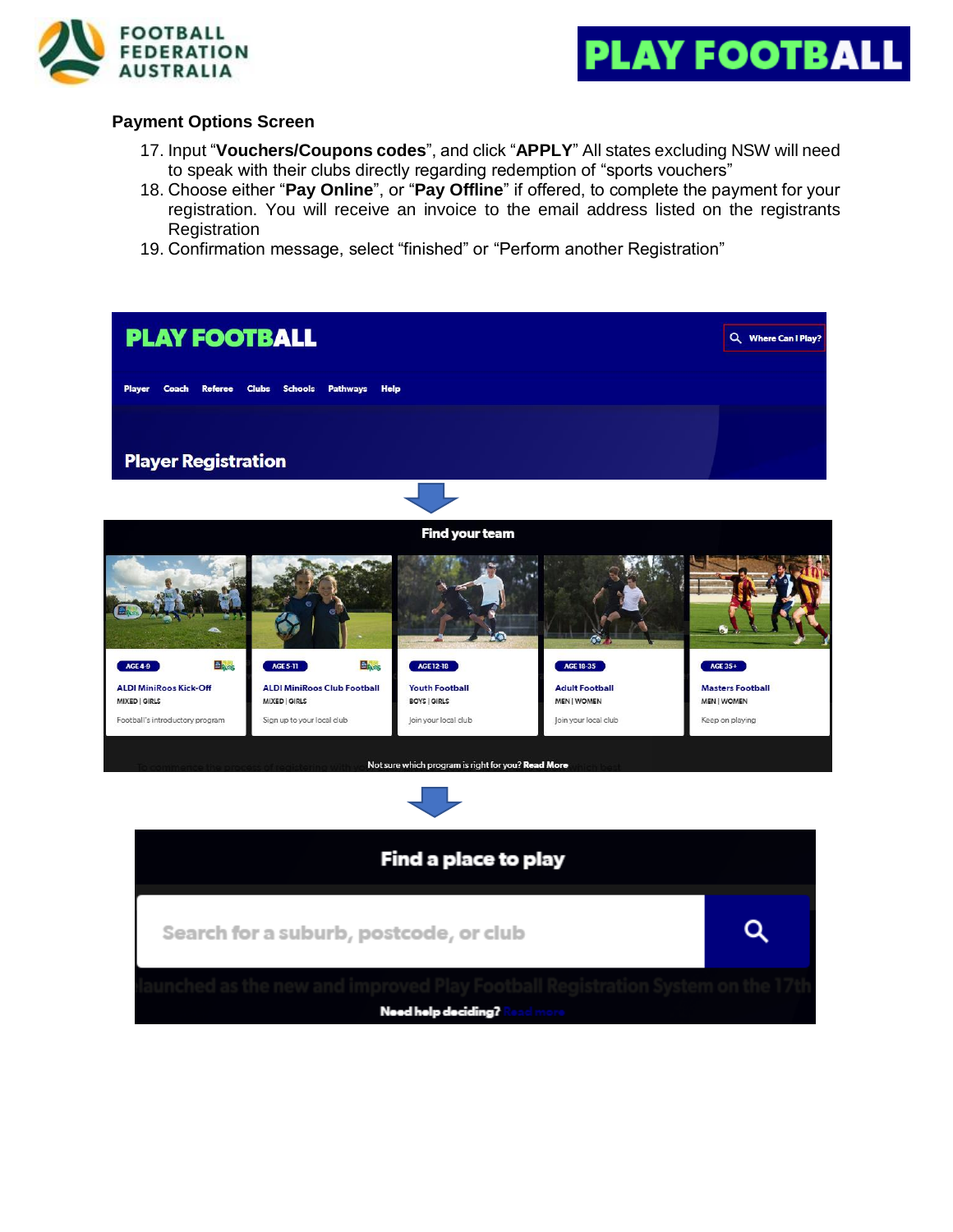



START MY REGISTRATION

#### **Where can I Play MAP LIST** 60 CLUBS NEAR 2000  $\alpha$ 2000 **NSW Futsal Referees Association** PO Box 726 Jannali, NSW 2226 2.2 KM  $\,>\,$ Age Group **Dunbar Rovers FC** The club will update these details shortly, NSW 2010  $2.6$  KM  $\bar{\rm{>}}$ All  $\bullet$ Miniroos Club Football (5-11) **FFA Test Club** 1 Oxford St Darlinghurst, NSW 2010 2.7 KM  $\left. \right\rangle$ **Junior** (12-18) Adult (18-35) North Sydney Boys High School FC North Sydney Boys High School 170 Falcon St Crows Nest, NSW 2060 3.4 KM  $\,$ Masters (35+)



| <b>Dunbar Rovers FC</b>       |              |               | O Oxford Art Facto<br>Darlinghur<br>Paddy's Market<br><b>Haymarket</b><br><b>LINSW Art</b><br>The Winery                                                                                                                          |
|-------------------------------|--------------|---------------|-----------------------------------------------------------------------------------------------------------------------------------------------------------------------------------------------------------------------------------|
| <b>PROGRAMS AVAILABLE</b>     | MALE         | <b>FEMALE</b> | <b>REGISTRATION</b>                                                                                                                                                                                                               |
| Miniroos Club Football (5-11) | $\times$     | $\times$      | Before starting your registration,<br>make sure to contact the club.<br>Dunbar Rovers FC<br>FNSW - Eastern Suburbs Football<br>Association Inc.<br>The club will update these details<br>shortly<br>, NSW 2010<br><b>VIEW MAP</b> |
| Junior (12-18)                | $\checkmark$ | $\times$      |                                                                                                                                                                                                                                   |
| Adult (18-35)                 | $\checkmark$ | $\checkmark$  |                                                                                                                                                                                                                                   |
| Masters (35+)                 | $\checkmark$ | ×             |                                                                                                                                                                                                                                   |
|                               |              |               | I have contacted the club, and am<br>ready to start registration.                                                                                                                                                                 |

www.dunbarrovers.com